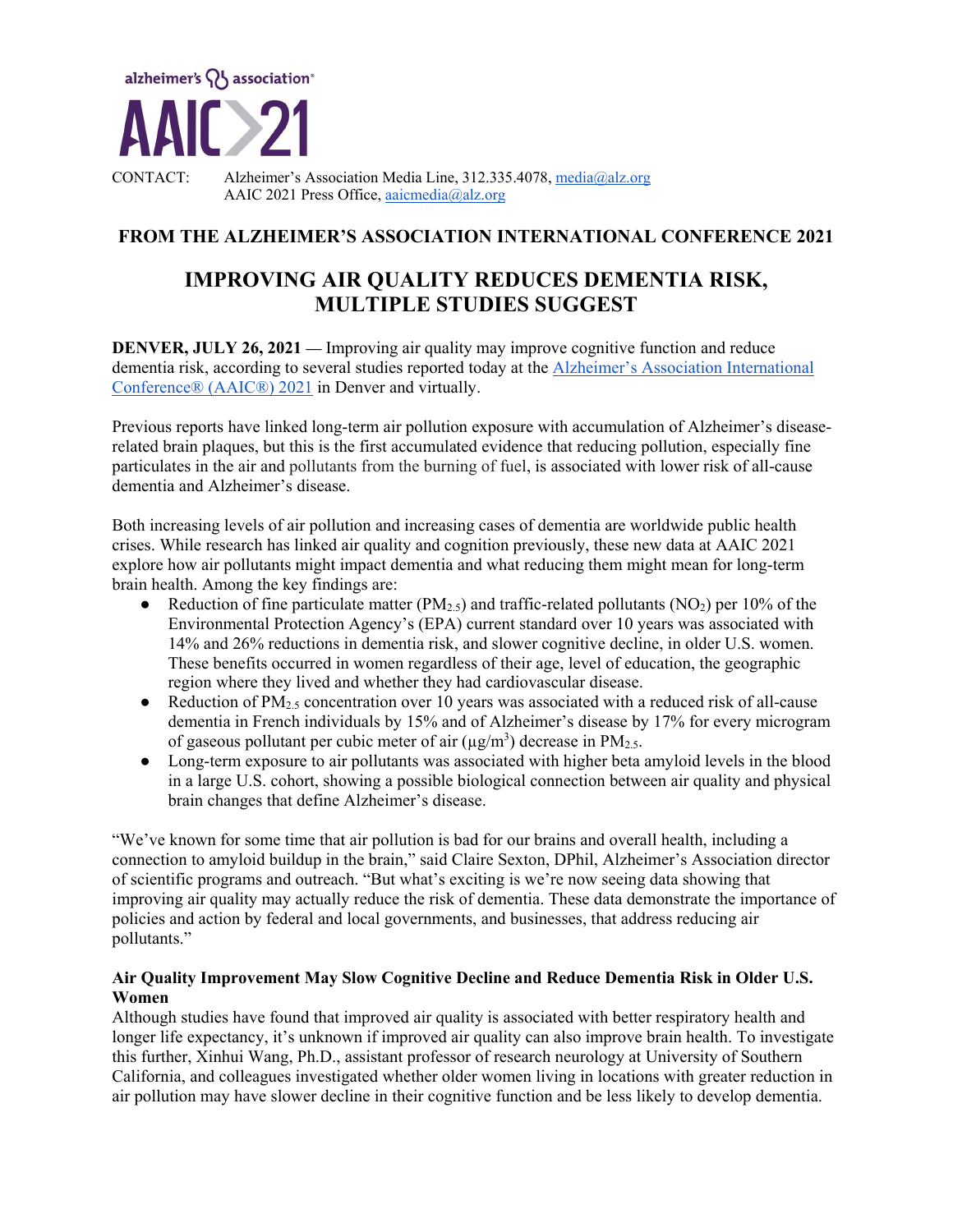Wang and team looked at a group of older women (aged 74-92) in the U.S. from the National Institutes of Health-funded Women's Health Initiative Memory Study-Epidemiology of Cognitive Health Outcomes (WHIMS-ECHO) who did not have dementia at the beginning of the study. Participants were followed from 2008-2018 and detailed cognitive function tests were done every year to determine whether they developed dementia. Participants' home addresses were noted and mathematical models were used to estimate the air pollution levels at these locations over time.

The researchers found that, in general, air quality greatly improved over the 10 years before the study began. During a median of six years of follow-up, cognitive functions tended to decline as women aged, as expected. However, for those living in locations with greater reduction per 10% of the EPA's current standard in both  $PM_{2.5}$  (fine particles that are 30 times thinner than a human hair) and  $NO_2$  (indicator of traffic-related pollutants), their risk of dementia decreased by 14% and 26%. This was similar to the lower level of risk seen in women two to three years younger.

Benefits were also seen for slower decline in overall cognitive function and memory, similar to women one to two years younger, and on specific tests of working memory, episodic memory and attention/executive function — cognitive domains with early decline detectable in dementia at the preclinical stage. These benefits were seen regardless of age, level of education, the geographic region where they lived and whether they had cardiovascular disease.

"Our findings are important because they strengthen the evidence that high levels of outdoor air pollution in later life harm our brains, and also provide new evidence that by improving air quality we may be able to significantly reduce risk of cognitive decline and dementia," Wang said. "The possible benefits found in our studies extended across a variety of cognitive abilities, suggesting a positive impact on multiple underlying brain regions."

#### **Reduction of Fine Particulates is Associated with Reduced Risk of Dementia in Older French Adults**

In a similarly structured study, Noemie Letellier, Ph.D., postdoctoral scholar at University of California, San Diego, and colleagues worked with the French Three-City Study, a large cohort of more than 7,000 participants aged 65 or older, to investigate the links between air pollution exposure and dementia risk. The researchers observed reduction of PM2.5 concentration between 1990-2000, which was associated with a 15% reduced risk of all-cause dementia and a 17% reduced risk of Alzheimer's disease for every microgram of gaseous pollutant per cubic meter of air  $(\mu g/m3)$  decrease in PM<sub>2.5</sub>, independent of sociodemographic and health behaviors factors, and APOE genotype.

"These data, for the first time, highlight the beneficial effects of reduced air pollution on the incidence of dementia in older adults." Letellier said. "The findings have important implications to reinforce air quality standards to promote healthy aging. In the context of climate change, massive urbanization and worldwide population aging, it is crucial to accurately evaluate the influence of air pollution change on incident dementia to identify and recommend effective prevention strategies."

#### **Long-Term Air Pollution is Associated with Increased Beta Amyloid Plaques**

Accumulation of beta amyloid plaques is one of the hallmarks of Alzheimer's disease. While a relationship between air pollution and increased beta amyloid production has been found in animal and human studies, relatively little is known about the effects of long-term exposure to air pollution on beta amyloid.

Christina Park, doctoral student in the Department of Epidemiology at University of Washington, and colleagues examined associations between exposure to air pollutant levels of fine particulate matter (PM<sub>2.5</sub>), larger particles (PM<sub>10</sub>) and nitrogen dioxide (NO<sub>2</sub>), and levels of A $\beta$ 1-40 (one of the major protein components of plaques) in more than 3,000 individuals who were dementia-free at the beginning of the Ginkgo Evaluation of Memory Study. The study evaluated and averaged air pollution levels at participant residential addresses for time periods up to 20 years prior to taking blood tests to measure individuals' beta amyloid.